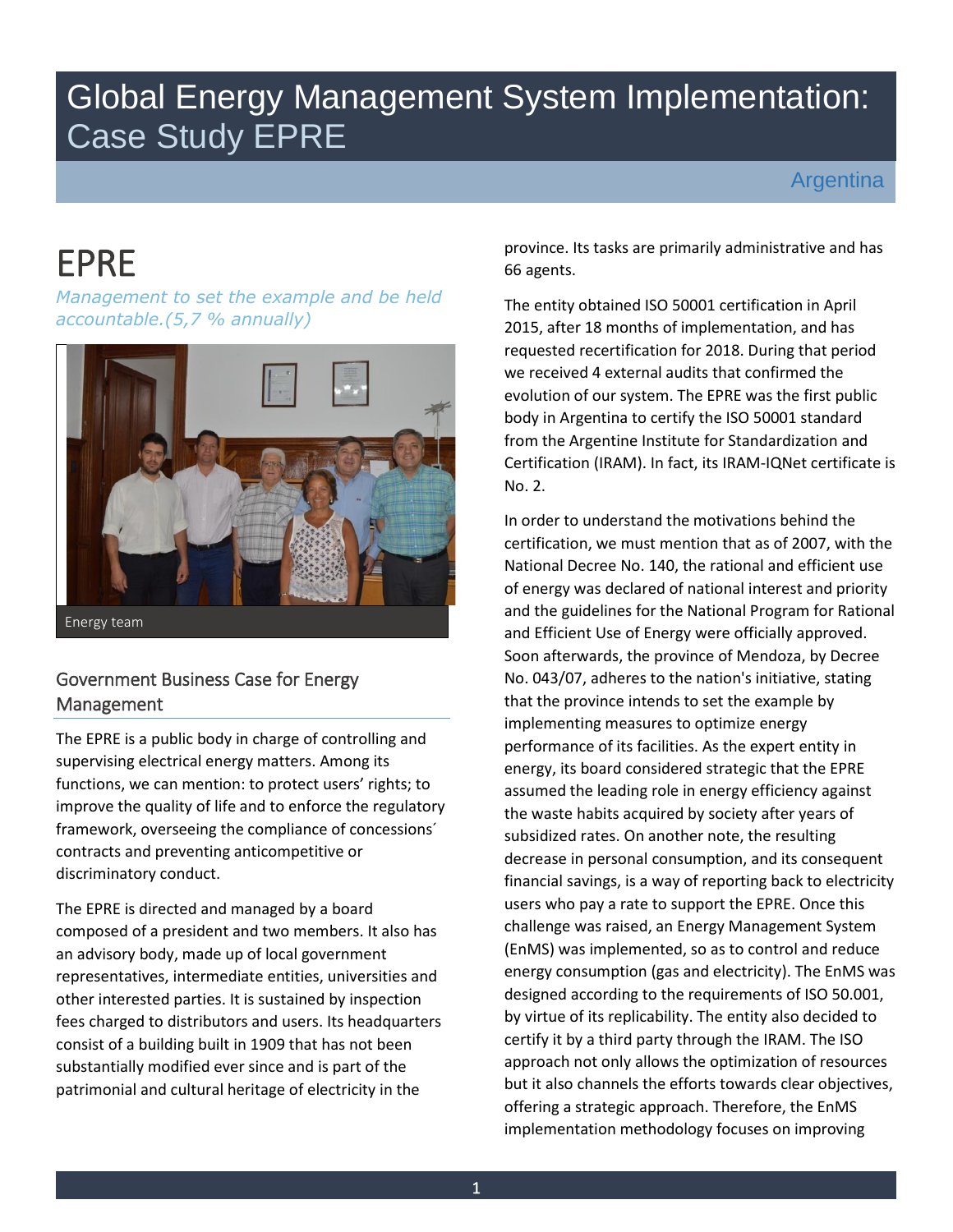energy performance through the management and contribution of all its members, as they are responsible for the success or failure of the systems.

It must be stated that the EPRE has implemented the system assuming the costs of implementation and external audits, and has not had external financing to do so, with the exception of some energy recording meters granted by means of a gratuitous loan.

*The implementation of EnMS in the EPRE is a collective achievement as it is the result of the participation of the entire organization. Its benefits affect the entity, its employees and Mendoza's electricity users*—Elian Japaz, President

**Case Study Snapshot Industry** Government **Product/Service** Electricity Regulation –User Protection **Location** Location Mendoza - Argentina **Energy Management System** ISO 50001 **Energy Performance Improvement Period**  3 (2014-2015-2016) Certification in 2015 **Energy Performance Improvement (%)** over improvement period 17,20% **Total energy cost savings** over improvement period \$USD 3.500 **Cost to implement EnMS** \$USD 12.000 **Payback period (years)** on EnMS implementation 3,55 years **Total Energy Savings**  over improvement period 146,76 GJ **Total CO2-e emission reduction**  18 Metric tons

over improvement period

### Benefits Achieved

The benefits obtained from the implementation of the system are many. The aspects that show improvement are detailed below

Financial: due to a reduction in energy consumption of approximately 5,7% per year, our operating costs fell, which strengthens our position against current rate adjustments. Since the implementation of EnMS, in 2014, energy savings are observed. However, after the certification in 2015, there was a considerable increase in energy savings.-

Environmental: based on the rational use of energy, electricity and gas, we have stopped issuing  $18,6TnCO<sub>2</sub>e$ since its implementation. Water has been considered in the analysis of the EnMS, since Mendoza is located in a desert area with an annual rainfall of less than 200 mm.

Strategic: setting the example allows us to be favorably positioned against electricity users, electricity companies, other government agencies and society as a whole. Considering that electricity generation is one of the main responsible for greenhouse gas emissions, public awareness of its rational use is highly positive.

Internal: through efficient energy management, the EPRE has led its staff towards a specific common objective.

The savings achieved, by modifying people's daily behaviors, and the consequent motivation of our staff provided by this achievement, is perhaps the greatest benefit obtained from the implementation of EnMS according to ISO 50001.

### EnMS Development and Implementation

After evaluating the implementation of ISO 9001 or 50001, the agency decided to begin with the second one, due to the strength of its energy competencies and the ability to reach a measurable objective such as energy savings. The agency's motivation when implementing EnMS, led its board in 2017, to kick-start the implementation of 9001. Therefore, unlike most agencies, the EnMS preceded the QMS.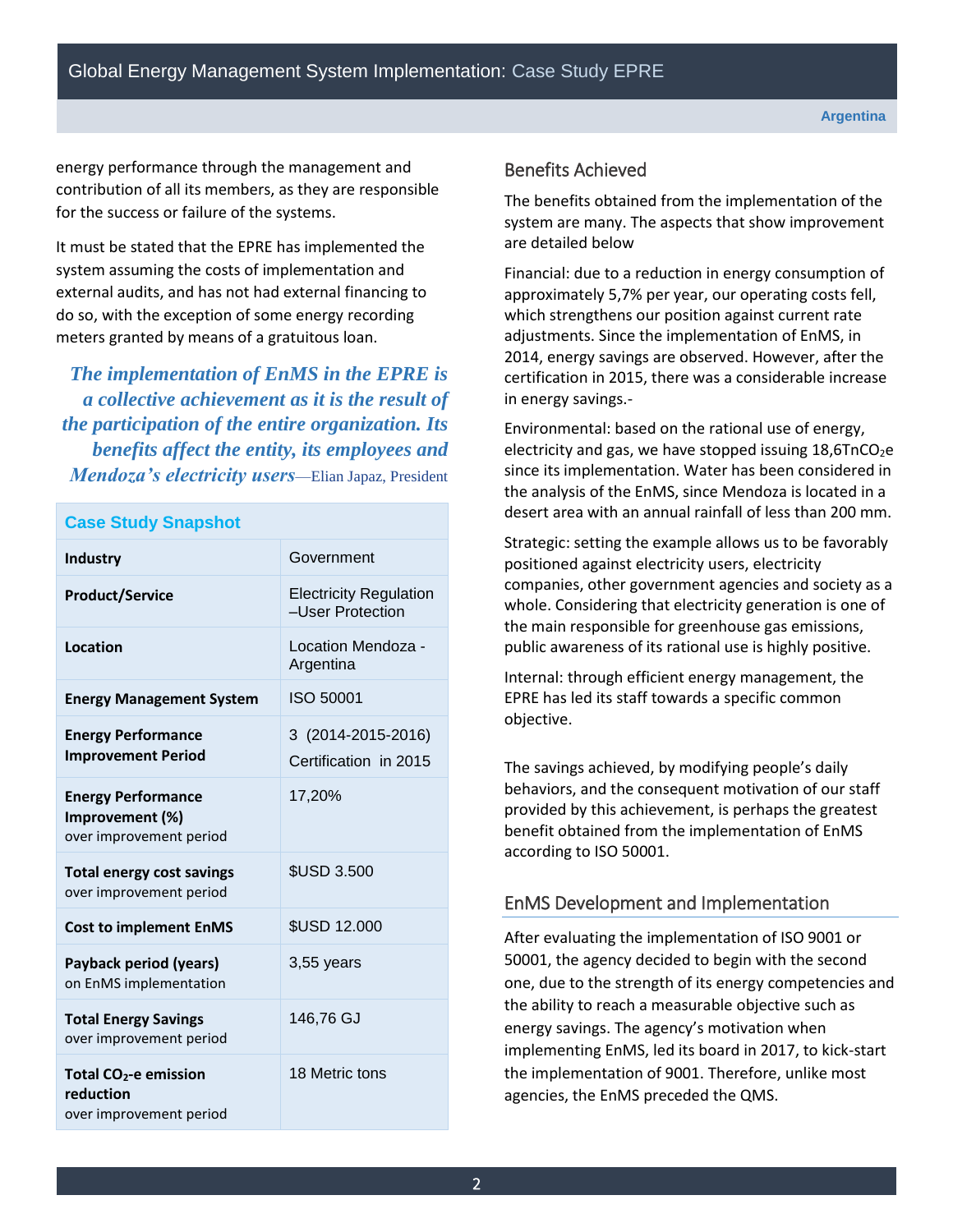

In this respect, we can say that the EnMS has considerably evolved since its certification in 2015 and today, the administration department works together with the energy team. For example, as regards purchases and hiring, "ad hoc" instructions were proposed at the beginning to deal with the impact on energy consumption. However, at present, the General Procurement System has been modified, incorporating energy evaluation. This is very significant, and it was not a minor task. Because the EPRE is a public body, its disbursements are regulated by strict rules that are difficult to modify. Therefore, the aforementioned inclusion is an example of how consolidated its EnMS is and how incorporated energy management is to the EPRE culture.

From the beginning, the board has been committed to energy management and has expressed its interest by following an energy policy and investing in activities to motivate and involve its staff in this matter. For instance, we can mention the initial awareness of this issue provided by the CREARA consultancy from Chile and the resources allocated to develop a space on the intranet for the EnMS, where the current system documents were placed and a suggestion box was implemented. This tool is essential to secure continuous improvement through the participation of all the staff, providing solutions, suggesting improvements, making observations, even expressing non-conformities and, of course, being recognized for their contribution.

The directors also appointed its representative, who put together an energy management team and proposed

internal auditors. The team is made up of an EnMS manager, an energy manager and a maintenance operator. Both the team and the auditors are permanent employees of the EPRE due to the fact that all our staff is very well trained in energy matters. Due to the size of the organization, their dedication is parttime, combining energy management with other tasks. When the implementation was decided, everyone was trained in 50001 through IRAM. Until the implementation of EnMS, the organization did not have its own maintenance staff. In fact, those tasks were carried out sporadically, if needed, and always through outsourcing contracts. However, the implementation required a part-time operator.

The team led the implementation of EnMS and coordinates energy management with the different members of the organization and their cleaning or surveillance contractors. Their tasks include: spend analysis, the annual energy planning review, achievement assessments, monitoring of objectives' progress, updating of system documents and the outline of proposals for improvement. These proposals may arise from any member of the organization since all of them have been made aware of the impact of their activity on the entity's energy performance and have also been motivated to participate. By means of the Intranet, the EPRE communicates the objectives and achievements of EnMS with all employees.

Once the EnMS has been implemented, it requires permanent incentive to maintain a more systematic approach in energy management. To this end, the board of directors delegated to those in charge of the EnMS, the selection and communication of material by means of good practices and advice, both in the office and at home. Its purpose is to teach people to value the environment and the rational use of energy as a way of protecting it, considering that individual behaviors are the ones that impact on the organization's consumption and the sum of these actions will in turn, have a significant effect on the region, streamlining the infrastructure required for that purpose. As a motivating milestone, we can mention the drawing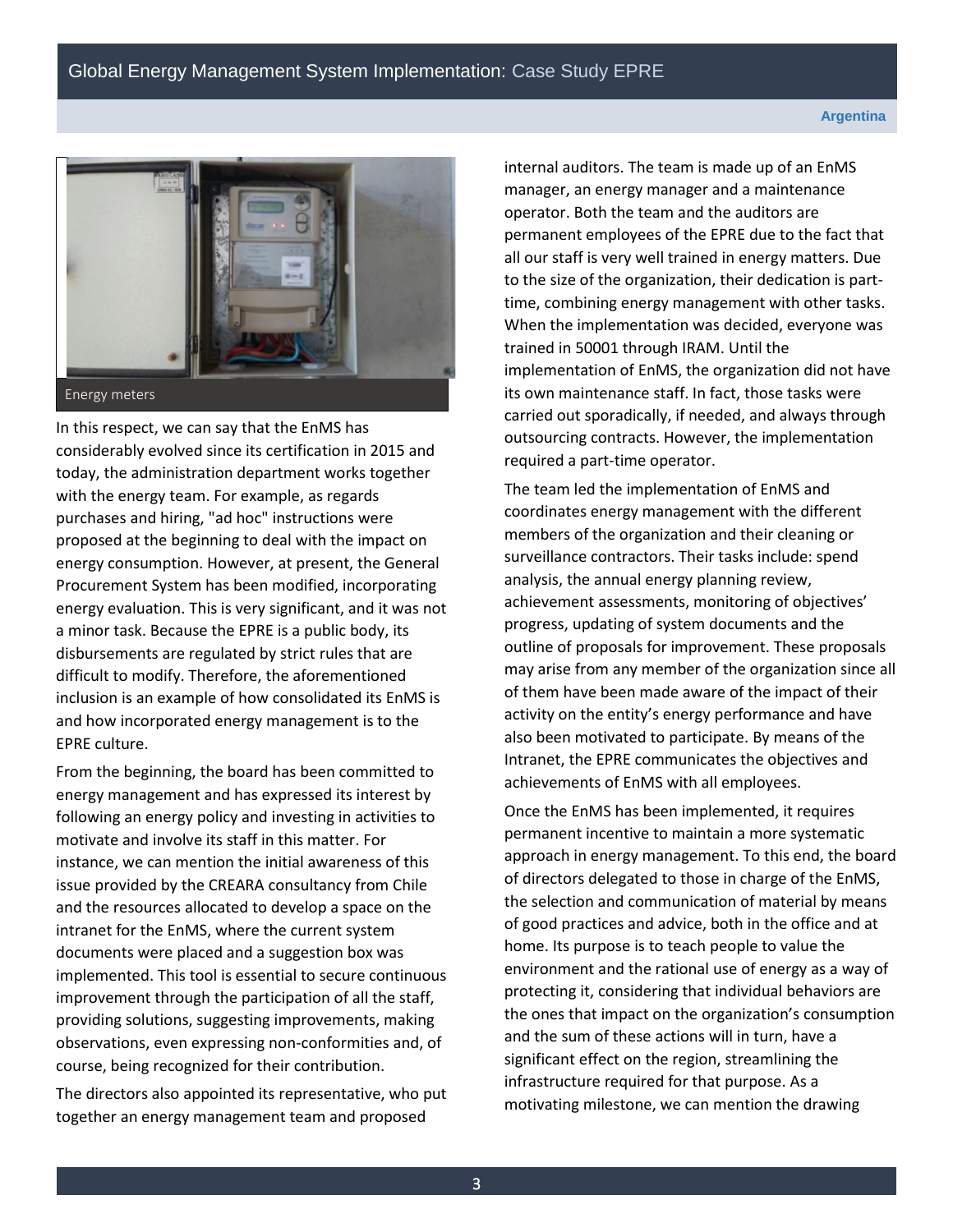contest on energy efficiency among school-aged children and grandchildren of our staff, in which all participants were rewarded.

Definitely, this cultural change was decisive in EPRE's achievements in energy management, since the implementation of its EnMS coincided with the freezing of energy tariffs that had a negative impact on the agency's incentive to save energy. In fact, the freezing of energy tariffs led to a decrease in the entity's income which conditioned the implementation that was presented in stages. During the first stage, we had the advice of CREARA consultancy on how to prepare the initial energy review and energy performance indicators (EnPI) and on EnMS documentation. The initial performance review was conducted globally, based on a charges survey and using the billing data of gas and electricity companies. With the information gathered, the team evaluated energy uses and consumption, identifying the most significant ones, and laid down their energy base line according to the entity's annual calendar of activities in 2013. Consumptions were associated with computer and communication equipment, lighting, air conditioning and, to a lesser extent, with other auxiliary services. As we have said, these uses involve external participants such as cleaning and surveillance contractors, who were duly instructed on good practices. It is safe to say that the savings achieved in 2014 were the result of a change in the individual and cultural behavior of the organization. During the second stage, duly calibrated meters were installed in different circuits, which confirmed the results of the survey. Based on the analysis of the collected data, the energy team outlined the opportunities for improving energy performance, as well as their execution plans, with specific goals and deadlines. Finally, these plans were submitted for review by the board, who, considering the investment possibilities, assigned human and financial resources for their implementation. In summary, the main improvement actions regarding the EnMS have been: the implementation of a consumption monitoring system for the different uses of electricity in several electric circuits, the appointment of a maintenance

operator, the introduction of a scheduled maintenance of air conditioning equipment, the review of temperature control instructions, optimizing consumption based on climatic variables and building occupancy, the conversion to LED lighting and finally, in the event of renovation of obsolete computer equipment, the purchase of PCs, printers and servers that comply with the Energy Star standard and have other advantages that improve their efficiency. These have already been allotted but have not yet been installed. Therefore, their impact on consumption has not been perceived yet.



Because the EPRE is an organization that performs administrative tasks, its EnPI is a simple quotient that defines the energy consumption per working day. So far, they have not been modified because there have been no changes in the entity's activities that have affected their baseline. The model developed to explain energy consumption in relation to temperature and to isolate climate impact is detailed below, determining if a real improvement in energy performance is verified.

In addition to the plans previously discussed, which focused on improving energy performance, the organization has also carried out training and awareness actions to improve global management of energy, which were already mentioned as well. The results' indicators of these efforts are measured based on the investment in hours of training and through surveys on their results.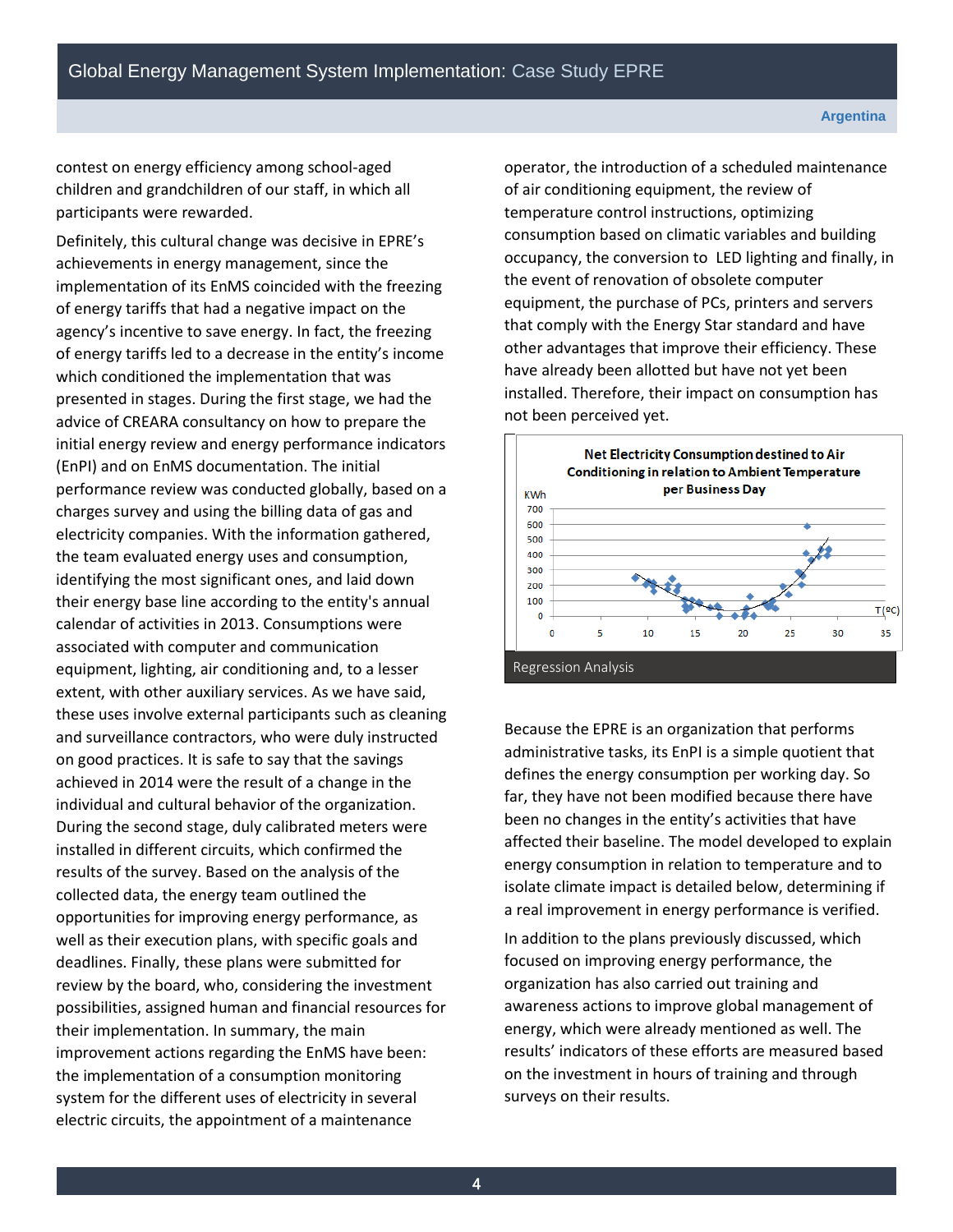#### **Argentina**

To assess energy behavior, the energy team analyzes the information provided by the meters in each sector. A regression analysis has also been done in Excel, which links the consumption related to air conditioning with the average daily temperature (from 7 to 17 hours), determined every fifteen minutes by the company CAMMESA for the city of Mendoza, obtaining a coefficient of correlation  $R^2$  = 0.93 for gas and  $R^2$  = 0.82 for electricity. This correlation allows us to discriminate between the deviations of consumption attributable to temperature and others that may be caused by lack of control in the system. Anomalous events in the use of energy are also analyzed, such as broken air conditioning equipment or building maintenance tasks that may cause atypical consumption and are approached in a particular way.

The results of the analysis described, help the energy team evaluate the behavior of the system and review future objectives and goals. The savings are always contrasted with the baseline, which allows us, through a simple but rigorous analysis, to know if our performance improves. Deviations are determined and evaluated, reconsidering the actions to correct them and keeping in mind the objectives and goals established.

The energy management system audits are carried out part-time by members of the organization who have no responsibility towards the EnMS. To guarantee impartiality and neutrality in their actions, they have been carefully selected and belong to the Technical Supply Management, while the energy management team belongs to the Regulation Technical Management. The behavior of EnMS is reviewed by internal auditors every year at most. The results of the audit represent an input from management's reviews and are a solid contribution to guide future actions. Chronologically, the internal audit precedes the external audit.

*"Our energy team is dedicated to studying and analyzing the causes of any observation or non-conformity detected by internal and external audits, but more importantly, we encourage any member of the organization to detect a non-conformity."*

—Jorge Mastrascusa. Director.

#### Lessons Learned

- We estimated that EnMS required a lot of documentation and that we were not going to be able to prepare it. However, the documents and registers required by the standard are very few, and the rest, which are now part of the EnMS documentation, had already been developed for internal control.

- We incorporate energy care as the core value of the organization, which brought about a remarkable change in their personal habits which, in turn, resulted in a cultural change. For instance, someone informs whenever there is a sensor that does not work properly and the toilet light stays on. The same happens with water, which is a scarce resource in Mendoza.

- We had prejudices about the implementation costs of the EnMS. We thought that in order to make energy savings we would need large diagnostic studies or sophisticated equipment that would require a lot of investment. In a small organization oriented towards control tasks, such as the EPRE, the knowledge of our technicians was enough to detect small savings opportunities and improvements in working methods, which together produced good results.

- Improvements were made according to our investment availability, since the norm does not impose any standard in energy performance, much less investment obligations to achieve it. For example, our heaviest consumption was air conditioning but we did not have the resources to update the equipment. Nevertheless, we were not discouraged and we invested in LED lighting, achieving a substantial saving.